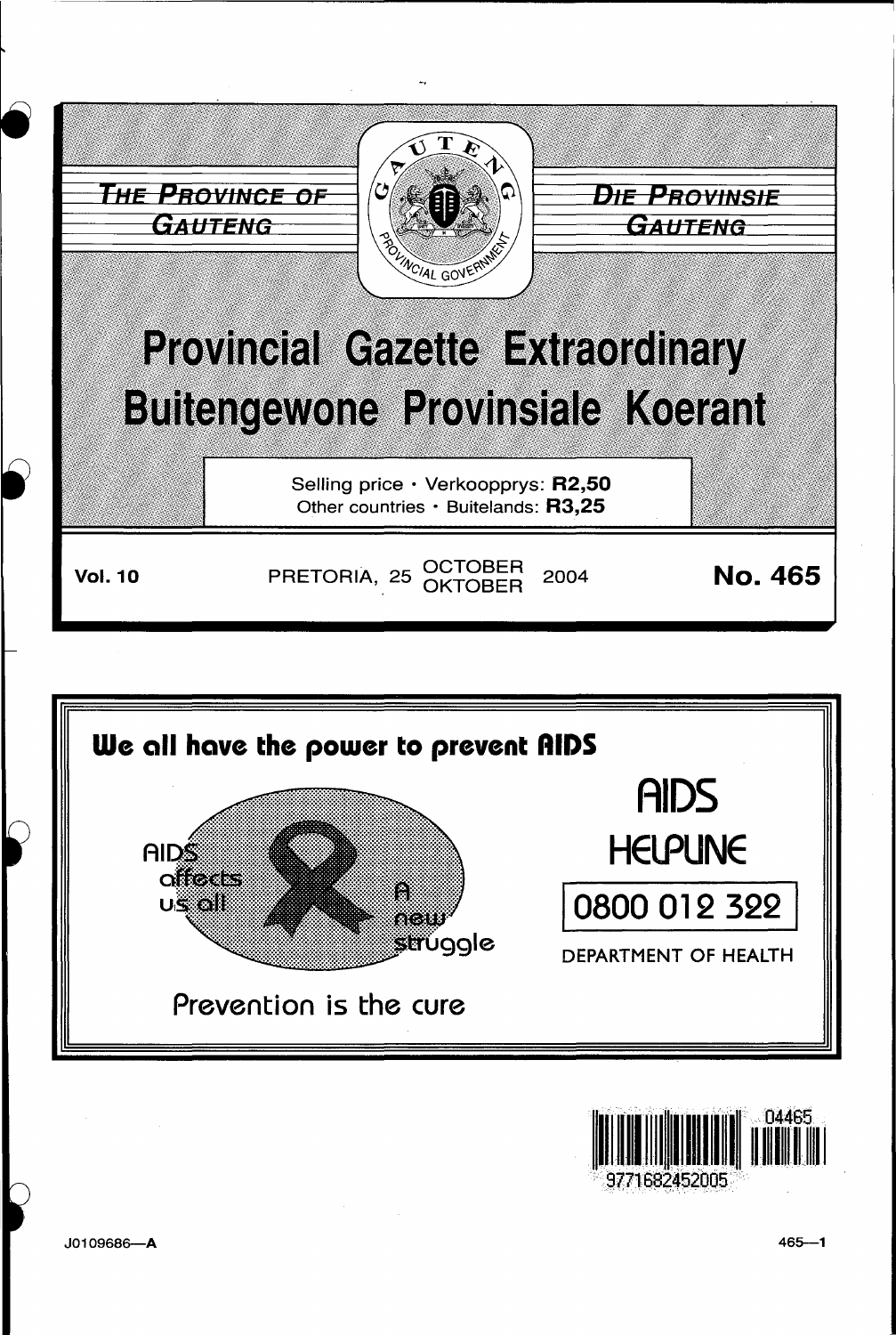# $\label{eq:2.1} \mathcal{H}=\mathcal{H}^{\frac{1}{2}}\left(\frac{1}{\sqrt{2}}\right)^{1/2}\left(\frac{1}{\sqrt{2}}\right)^{1/2}\left(\frac{1}{\sqrt{2}}\right)^{1/2}\left(\frac{1}{\sqrt{2}}\right)^{1/2}$

у.

# **CONTENTS • INHOUD**  No.<br>No. Page Gazette Page Gazet.<br>No. No. GENERAL NOTICE 3556 Gauteng Gambling Act (4/1995): Hearing of applications ............................................................................................ . 3 465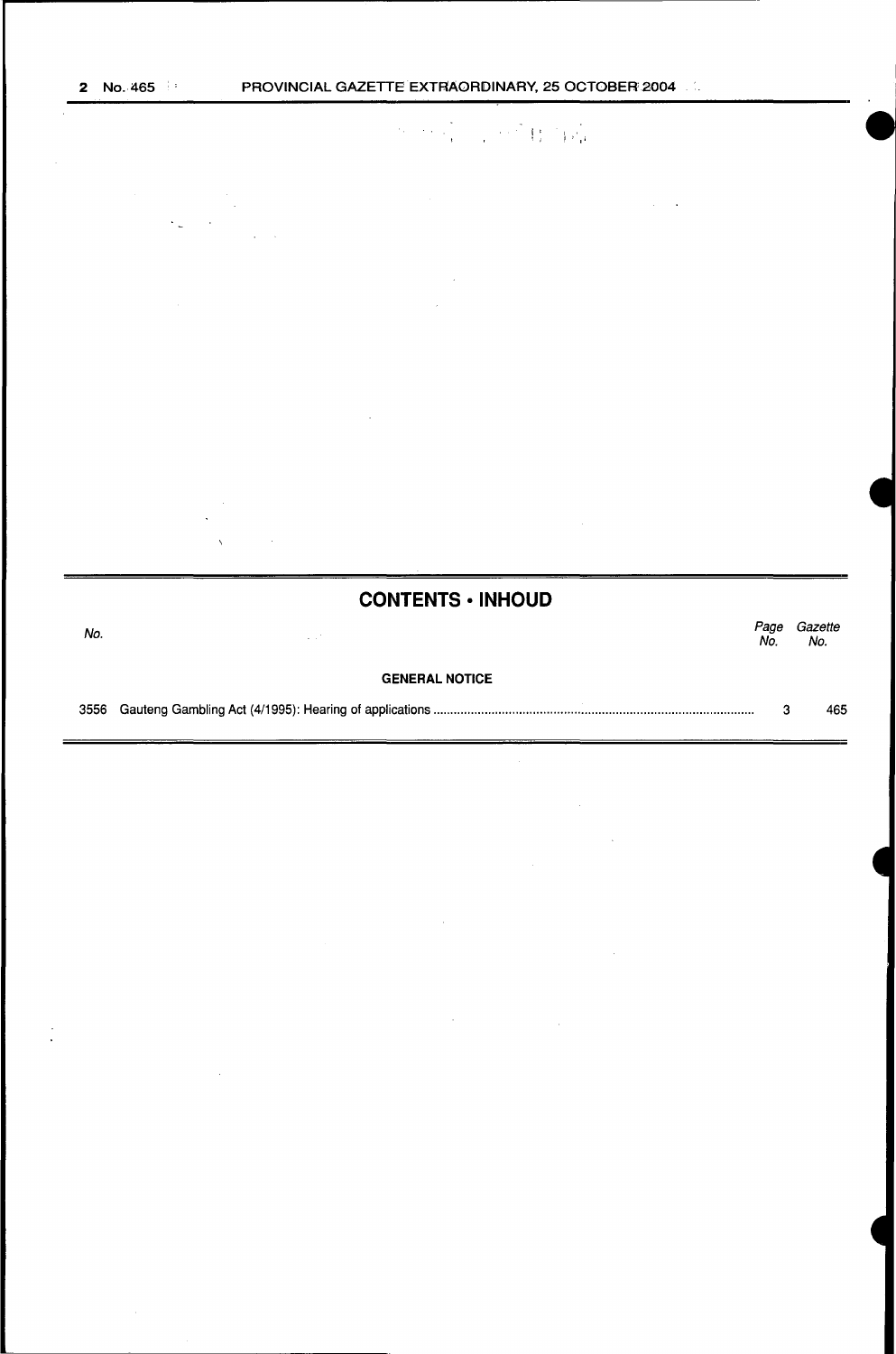# GENERAL NOTICE

# NOTICE 3556 OF 2004

#### GAUTENG GAMBUNG ACT, NO 4 OF 1995 HEARING OF APPUCATIONS

## HEARING BY THE GAUTENG GAMBLING BOARD IN RESPECT OF APPLICATIONS FOR LICENCES

Notice is hereby given in terms of Section 27 read with Section 20 (1) (a) and (b), of the Gauteng Gambling Act, No 4 of 1995, as amended ("The Act") that public hearings will be held at 1256 Heuwel Avenue, Centurion on 28 October 2004 at 15:00 in respect of the following applications received in terms of the Act.

#### Transfer of Bookmakers' licences

- 2.1 Transfer from Richard Fung (Randburg Tattersalls), The Piazza Centre, Jan Smuts Avenue, Randburg to Joseph Robert Koury.
- 2.2 Transfer from Grace Moritz (Johannesburg Tattersalls), 97 Edison Crescent, Sunninghill Shopping Centre, Sunninghill to Trevor Moritz.
- 2.3 Transfer from Hendrik Prinsloo, Gauteng Licensed Race-Course to Nico Assonitis.
- 2.4 Transfer from Johnny Peter (Johannesburg Tattersalls), Bruma Sporting Club, c/o Marcia and Ernest Oppenheimer Avenue, Bruma to Barry and Craig Swan.

# Amendment of Bookmakers' Licences to relocate

- 2.5 Amendment of Barry and Craig Swan's bookmaker's licence to relocate from Bruma Sporting Club, c/o Marcia and Ernest Oppenheimer Avenue, Bruma to 53 "A" Main Reef Road, Randfontein.
- 2.6 Amendment of Joseph Robert Koury's bookmaker's licence to relocate from The Piazza Centre, Jan Smuts Avenue, Randburg to 61 van Buuren Road, Bedfordview.
- 2.7 Amendment of Ricky Sin's bookmaker's licence to relocate from The Piazza Centre, Jan Smuts Avenue, Randburg to c/o Dover and Pretoria Avenue, Ferndale.
- 2.8 Amendment of Joseph Robert Koury's bookmaker's licence to relocate from The Piazza Centre, Jan Smuts Avenue, Randburg to Shop 24 Valley Centre, Craighill Park